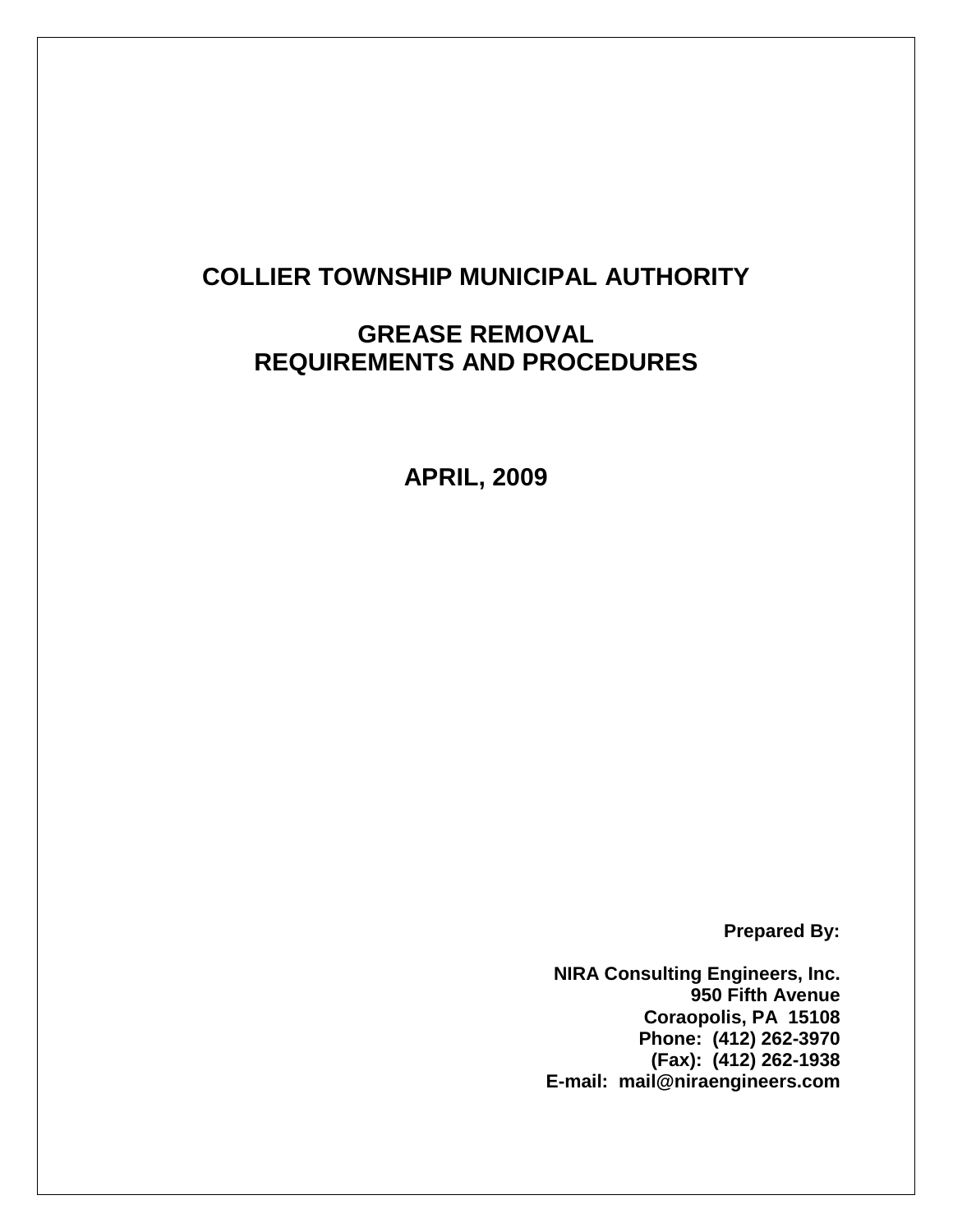#### Collier Township Municipal Authority Grease Removal Requirements and Procedures

# **Index**

Page

| Introduction                                   | $\mathbf{1}$   |
|------------------------------------------------|----------------|
| How Grease Removal Systems Work                | 1              |
| What is a Grease Trap                          | 1              |
| Inside Grease Trap Installation                | $\overline{2}$ |
| What is a Grease Interceptor                   | 3              |
| Outside Grease Interceptor Installation        | 3              |
| What is a Solids Interceptor/Separator         | 4              |
| Inside Grease Trap Requirements                | 5              |
| <b>Outside Grease Interceptor Requirements</b> | 5              |
| <b>Operational Requirements</b>                | 5              |
| Maintenance/Inspection Log                     | $\overline{7}$ |
| Sizing inside Grease Traps                     | 8              |
| <b>Single Fixtures</b>                         | 8              |
| <b>Multi-Fixtures</b>                          | 9              |
| Sizing Outside Grease Interceptor              | 10             |
| Example #1                                     | 10             |
| Example #2                                     | 11             |
| <b>Best Management Practices (BMP)</b>         | 12             |
| Grease Trap/Interceptor Log                    |                |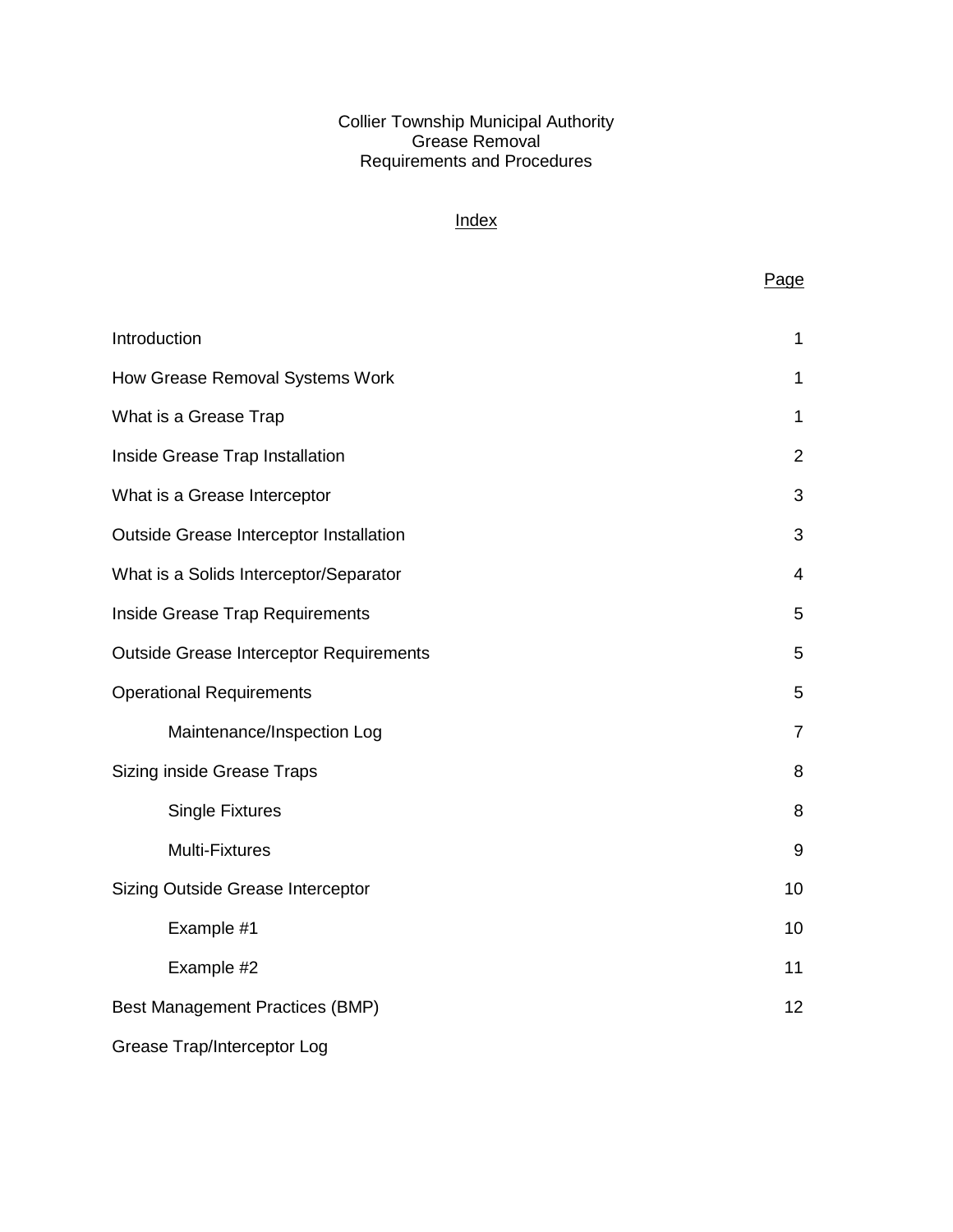## **Introduction**

Restaurants and other food service businesses generate literally tons of fats, oils and grease *(FOG)* waste every day. If this waste is not managed properly, it can cause major environmental problems. Some of the *FOG* waste generated by these businesses is in solid form and can be properly disposed of in the trash.

However, liquid waste containing *FOG* when improperly discharged to the municipal sewer system will build up inside sewer lines and cause wastewater overflows to occur inside the restaurant or elsewhere in the sewer system. This can cause a major disruption in the operation of a business, be a significant public health hazard, and be very expensive to cleanup.

If your business generates greasy wastewater, you can reduce the likelihood of a sewer backup by adopting good housekeeping practices and minimizing the amount of *FOG* waste that go down your drains by installing and properly maintaining a grease removal system. Currently, several types of grease removal systems are available. Typical installations utilize a grease trap and/or a grease interceptor.

### **How Grease Removal Systems Work**

Properly sized systems create sufficient detention time for the oil laden waste contained within the unit to separate by means of gravity. A flow control device at the front end of the unit slows down the flow and minimizes the turbulence to allow the separation of the *FOG* and water. Once this separation occurs, the clarified water exits the collection chamber and flows to the sewer system, leaving behind the *FOG* and food solids to be removed later. Most grease removal systems function in this manner. Consequently, bigger is usually better because of increased detention time and less frequent cleanings. However, grossly oversizing a grease removal system is not recommended. Extended time periods between cleanings can result in septic conditions which allow the formation of corrosive hydrogen sulfide gas and foul odors.

#### **What Is A Grease Trap**

A grease **trap** is typically a smaller grease removal system installed inside the building and frequently under a sink. Its purpose is to remove *FOG* from the wastewater flow stream of one (1) or more (up to four (4)) smaller grease emitting fixtures. Where inside the building grease traps exist, food disposals and other "solids" producing equipment, such as potato peelers, must be connected to a solids interceptor first, then be routed to the building's sanitary sewer, bypassing the grease trap. Additionally, automatic dishwashers typically create a soapy, high temperature, waste flow stream that will inundate a grease trap emulsifying the *FOG* already collected and wash it downstream. Consequently, facilities with only an inside the building grease trap, automatic dishwashers, must be connected directly to the sanitary sewer.

Allegheny County Health Department Plumbing Division Regulations require that inside the building grease traps, that are located in the same room where food is prepared, cooked, handled, or stored, must be the semi-automatic draw-off type.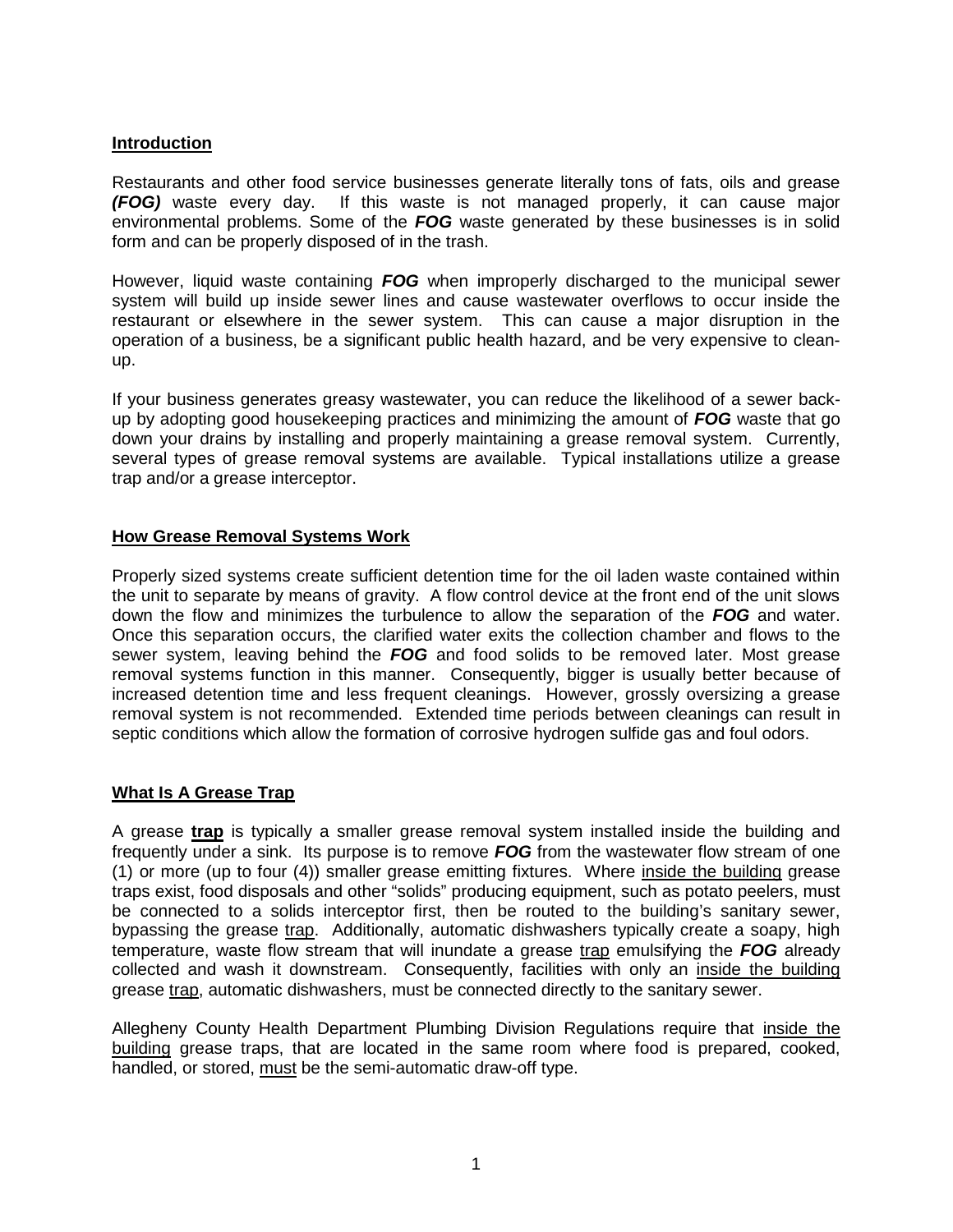

# **"Inside the Building" Grease Trap Installations (Typical)**

TO SEWER-

| A            | Flow from four (4) or fewer kitchen fixtures enters the grease trap.                                                                                                                                                                                                                 |
|--------------|--------------------------------------------------------------------------------------------------------------------------------------------------------------------------------------------------------------------------------------------------------------------------------------|
| B            | An approved flow control device is installed to restrict the flow to the grease trap to the<br>rated capacity of the trap. Required by the Collier Township Municipal Authority<br>(C.T.M.A.).                                                                                       |
| $\mathsf{C}$ | An air intake valve allows air into the open space of the grease trap to prevent<br>siphonage and back-pressure.                                                                                                                                                                     |
| D            | The baffles help to retain grease toward the upstream end of the grease trap, since<br>grease floats and will generally not go under the baffle. This helps to prevent grease<br>from leaving the grease trap and moving further downstream where it can cause<br>blockage problems. |
| E            | Solids in the wastewater, that do not float, will be deposited on the bottom of the grease<br>trap and will need to be removed during trap cleaning.                                                                                                                                 |
| F            | Oil and grease floats on the water surface and accumulates behind the baffles. The oil<br>and grease will be removed during routine grease trap cleaning.                                                                                                                            |
| G            | Air relief is provided to maintain proper air circulation within the grease trap.                                                                                                                                                                                                    |
| H            | Some grease traps have a sample point at the outlet end of the trap to sample the<br>quality of the grease trap effluent flow. Required by C.T.M.A.                                                                                                                                  |
|              | A cleanout is provided at the outlet or just downstream of the outlet to provide access<br>into the pipe to remove any blockages.                                                                                                                                                    |
| J            | The water exits the grease trap through the outlet pipe and continues on to the grease<br>interceptor or to the sanitary sewer system.                                                                                                                                               |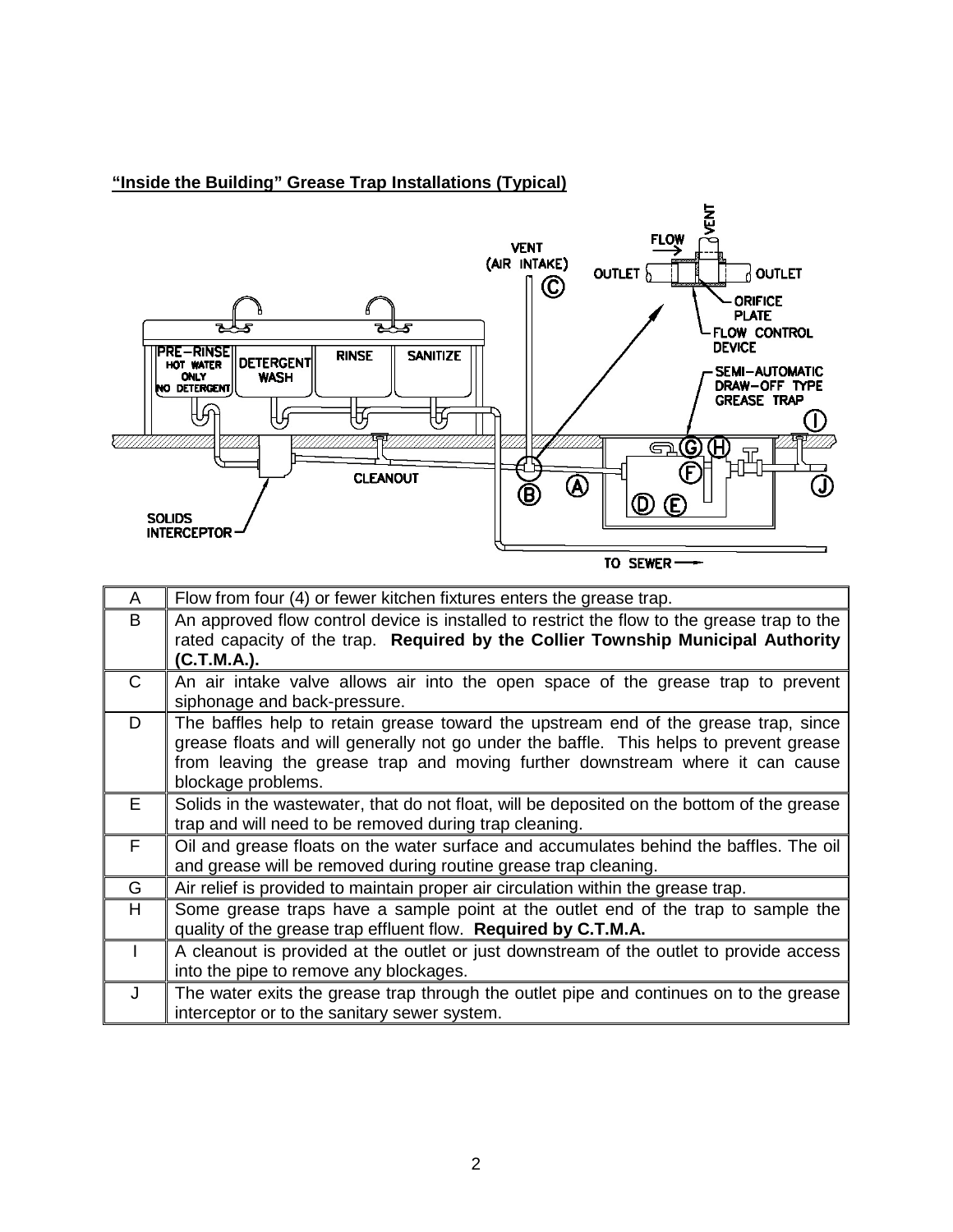## **What Is A Grease Interceptor**

A grease interceptor is a larger grease removal system installed outside and underground frequently collecting the waste from all grease bearing equipment within an establishment. Some installations, however, utilize both an inside the building grease trap and an outside grease interceptor. This arrangement works well in that equipment that emits higher This arrangement works well in that equipment that emits higher concentrations of FOG, such as the pre-rinse sink and wok ovens are connected to the grease trap and the dishwasher, disposal, floor drains and mop sinks are connected to the grease interceptor.



| A            | Flow from under sink grease traps or directly from plumbing fixtures enters the grease<br>interceptor. C.T.M.A. requires that all flow entering the interceptor must enter through<br>the inlet pipe.                                                                                                           |
|--------------|-----------------------------------------------------------------------------------------------------------------------------------------------------------------------------------------------------------------------------------------------------------------------------------------------------------------|
| B            | An approved flow control or restricting device is installed to restrict the flow to the<br>grease interceptor to the rated capacity of the interceptor.                                                                                                                                                         |
| $\mathsf{C}$ | An air intake valve allows air into the open space of the grease interceptor to prevent<br>siphonage and back-pressure.                                                                                                                                                                                         |
| D            | Oil and grease floats on the water surface and accumulates behind the grease retaining<br>fittings and the wall separating the compartments. The oil and grease will be removed<br>during routine grease interceptor cleaning.                                                                                  |
| E.           | Solids in the wastewater, that do not float, will be deposited on the bottom of the grease<br>interceptor and will need to be removed during routine grease interceptor cleaning.                                                                                                                               |
| F            | Grease retaining fittings extend down into the water to within 12 inches of the bottom of<br>the grease interceptor. Because grease floats, it generally does not enter the fitting and<br>is not carried into the next compartment. The fittings also extend above the water<br>surface to provide air relief. |
| G            | Some grease interceptors have a sample box so that inspectors or employees of the<br>establishment can periodically take effluent samples. Having a sample box is required<br>in all new installations by C.T.M.A.                                                                                              |
| н            | Flow exits the grease interceptor through the outlet pipe to the sanitary sewer system.                                                                                                                                                                                                                         |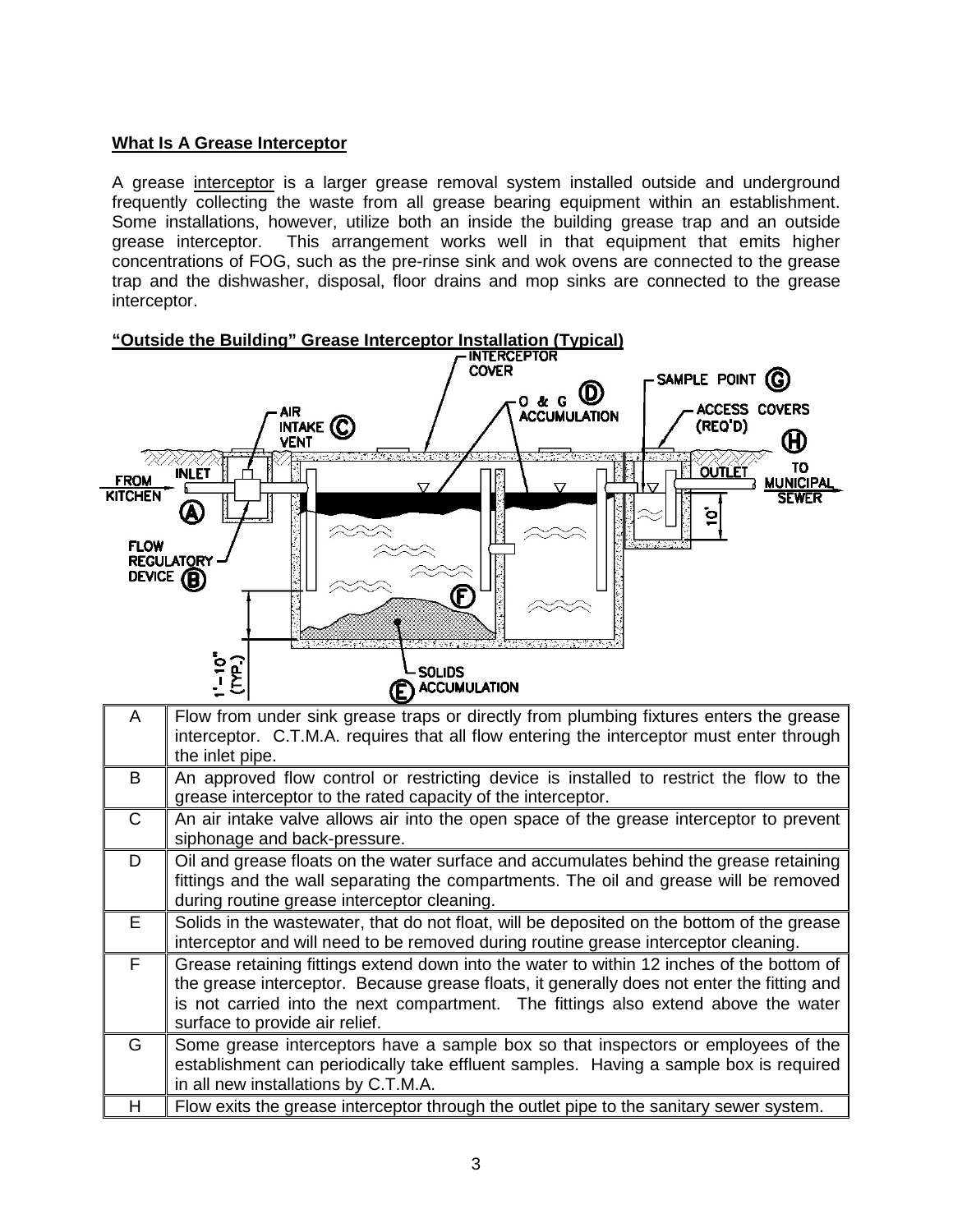#### **What Is A Solids Interceptor/Separator**

A solids interceptor is a passive device installed very close to food disposals or other equipment that produce a waste stream contaminated with solids. Smaller units typically serve one (1) fixture and have low inlets and high outlets and are located where a fixtures p-trap is positioned. Larger units can collect the waste from multiple fixtures and are either built into the floor or are mounted on the floor. All types of solids interceptors are equipped with easily removable strainer baskets that serve to retain the filtered solids, while allowing the water to pass through. Solids interceptors greatly improve the operation and efficiency of semi-automatic draw-off type grease traps, greatly reducing the conditions that result in foul odors. Consequently, C.T.M.A. requires that solids interceptors be installed when "solids" producing equipment is present and only an inside the building grease trap is used.



#### **Inside the Building Grease Trap Requirements**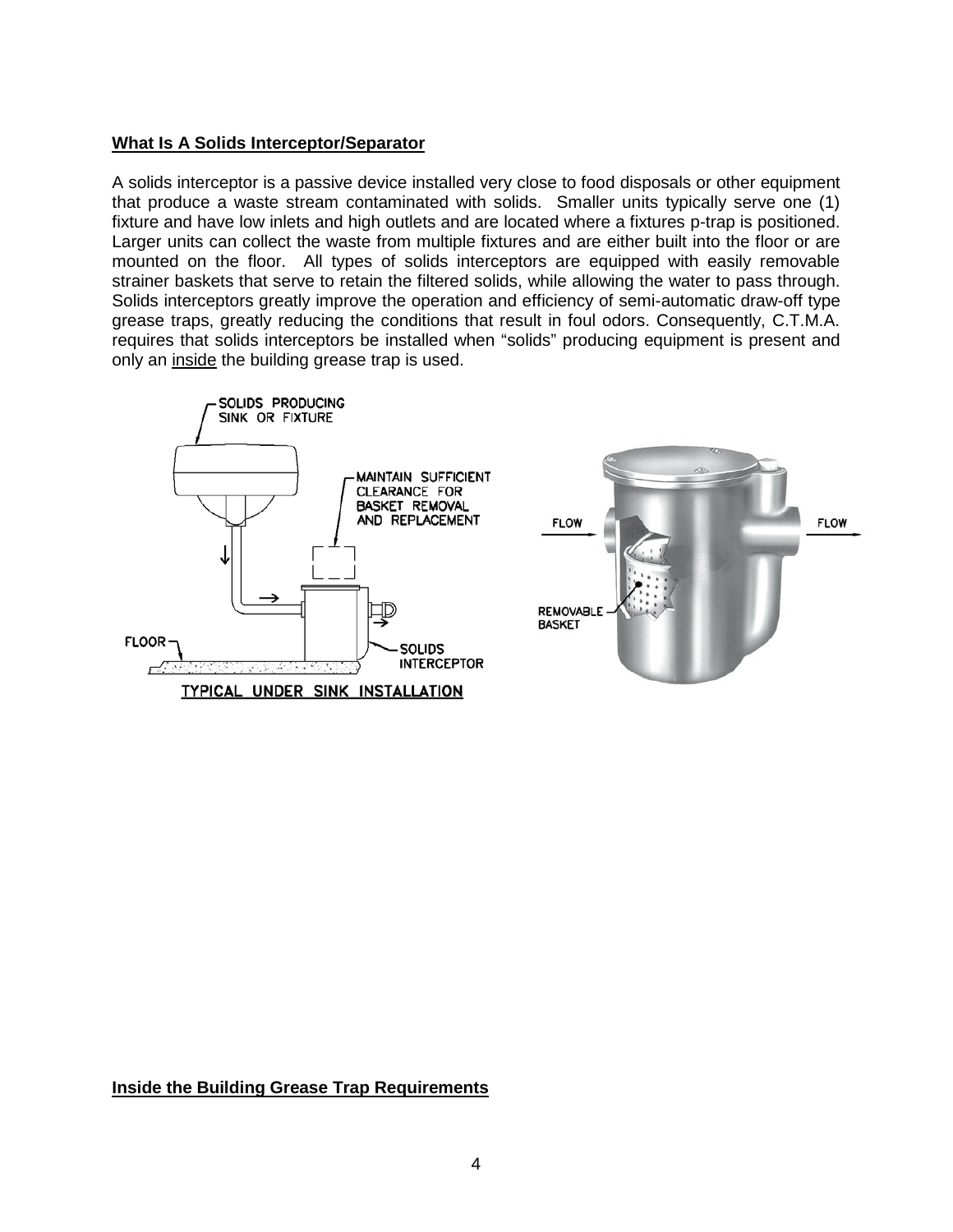- Semi-automatic draw-off type grease trap minimum thirty (30) gpm flow rate, if located in same room food is present.
- Hot water only pre-rinse dish and pot washing procedure maximum temperature 140° F.
- Applicant must provide grease trap sizing calculation to C.T.M.A. prior to approval and installation.
- Use of appropriately sized solids interceptors at disposal.
- Automatic dishwashers are not permitted to be connected to interior grease traps under any circumstances.

### **Outside the Building Grease Interceptor Requirements**

- New installations, as well as remedial improvements to malfunctioning existing systems, generally will require an exterior in-ground two (2) chamber grease interceptor (1,000 gallons or larger) that are sized to provide a minimum of twenty-four (24) minutes of retention during peak hydraulic load conditions.
- Grease removal systems must be equipped with a sampling box and access cover at the effluent discharge end of the grease interceptor.
- Each installation must provide all ancillary equipment recommended by the manufacturer including, but not limited to, the following: flow control fixture, air intake vents, removable baffles, 30" diameter manway access covers for systems located outside.
- Applicant must provide a Grease Interceptor sizing calculation to C.T.M.A. prior to approval and installation.
- Dishwasher and disposal waste can be discharged to an outside the building grease interceptor, but not to an inside the building grease trap.

#### **Operational Requirements**

- C.T.M.A. requires that all grease removal systems be cleaned when the grease and solids accumulation reach fifty percent (50%) of the unit's capacity or every forty-five (45) days, whichever occurs first.
- C.T.M.A. requires that grease removal system operators (Restaurant and Kitchen Managers) conduct twice monthly inspections of the system and record the depth of collected grease in the trap, as well as confirmation the system is functioning properly.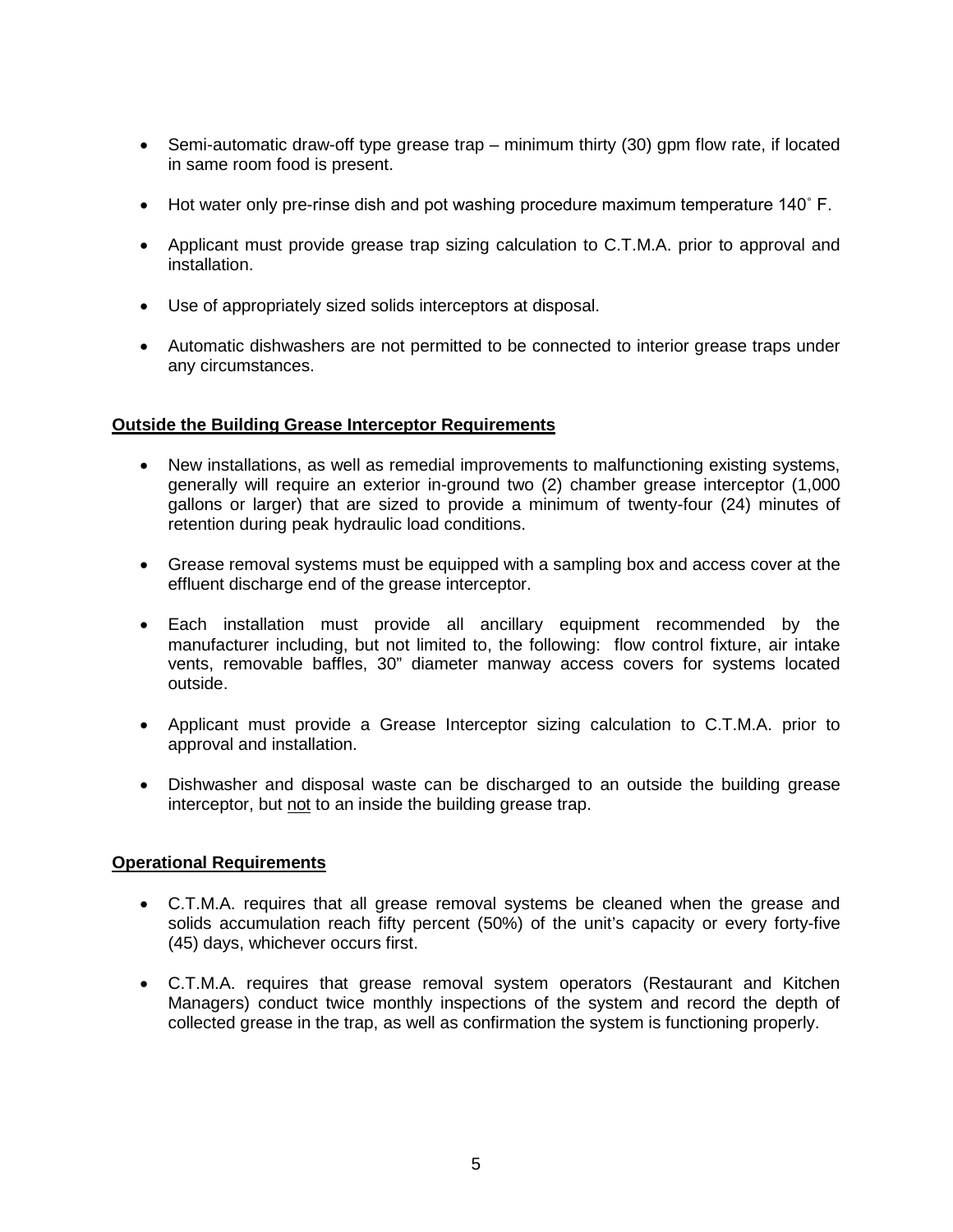### **Operational Requirements (continued)**

- C.T.M.A. requires that grease removal system operators (Restaurant and Kitchen Managers) maintain a log of system cleanings and inspections. For cleaning and disposal, the following information shall be recorded: date of the cleaning and disposal, amount of solids and grease removed, method/place of disposal, hauler's name (company), hauler/driver's signature, and manager's signature. For system inspections the following information shall be recorded: date of inspection, capacity % or depth/amount of grease in unit, verification of proper system function, and manager's signature. These Maintenance/Inspection Logs must be made available to C.T.M.A. upon request for the previous three (3) years of operation.
- C.T.M.A. prohibits the use of all enzymes, bacteria's and chemicals for the intended use of grease digestion, removal or abatement. These products only transfer the grease downstream in the sewer system.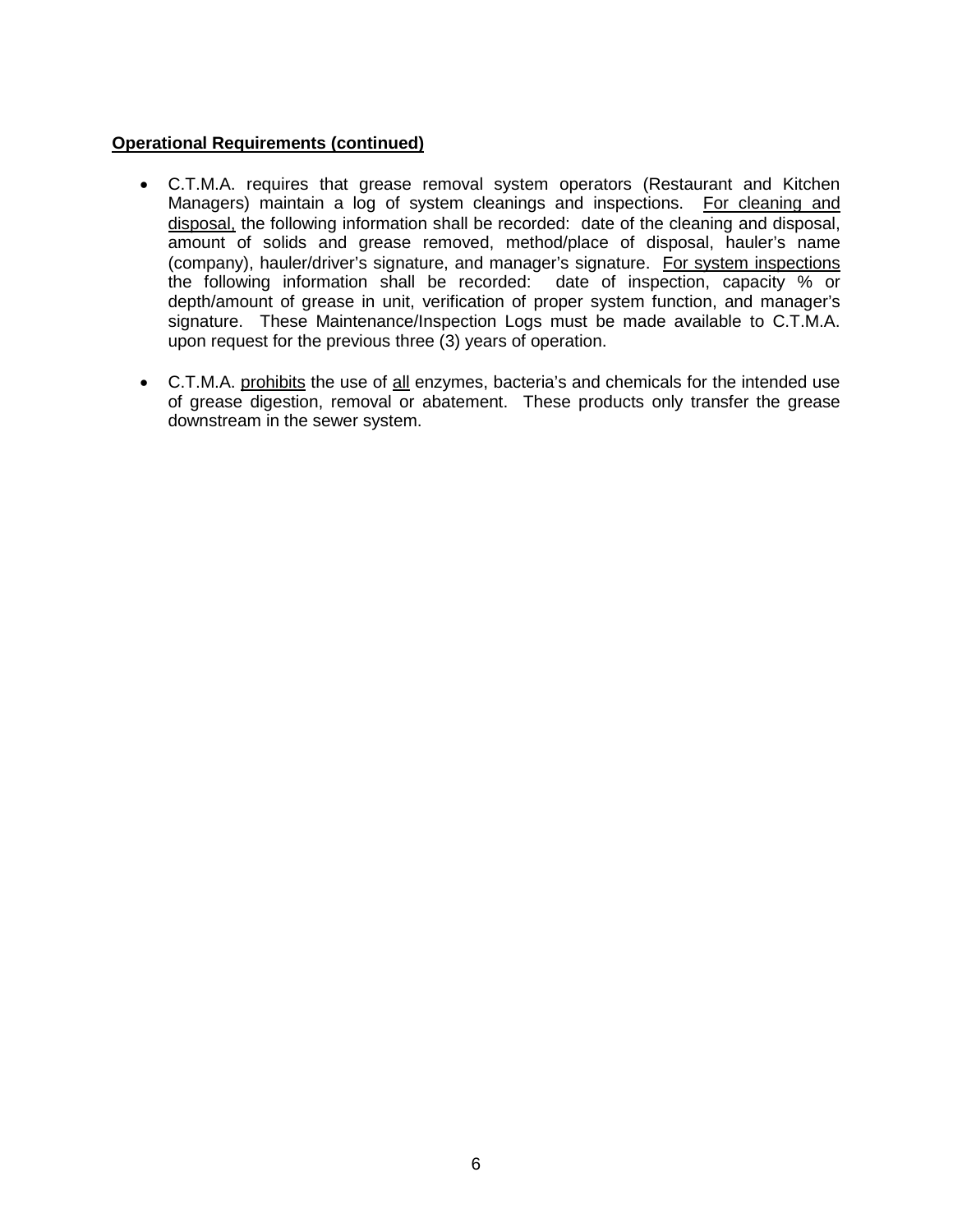| Grease Trap / Interceptor Inspection, Cleaning and Disposal Log |                                                     |                                        |                                                                                         |                                |                                  |                                   |                    |                        |
|-----------------------------------------------------------------|-----------------------------------------------------|----------------------------------------|-----------------------------------------------------------------------------------------|--------------------------------|----------------------------------|-----------------------------------|--------------------|------------------------|
| Date                                                            |                                                     | Inspection<br>(Every Two (2)<br>Weeks) | Cleaning and Disposal<br>(Every Forty-Five (45) Days or at Fifty Percent (50%) Capacity |                                |                                  |                                   |                    |                        |
|                                                                 | Capacity<br>$%$ or<br>Depth or<br>Grease in<br>Unit | System<br>Operating<br>Properly        | Amount of<br>Solids<br>Removed                                                          | Amount of<br>Grease<br>Removed | Method and Places of<br>Disposal | Grease Hauler's Name<br>(Company) | Hauler's Signature | Manager's<br>Signature |
|                                                                 |                                                     |                                        |                                                                                         |                                |                                  |                                   |                    |                        |
|                                                                 |                                                     |                                        |                                                                                         |                                |                                  |                                   |                    |                        |
|                                                                 |                                                     |                                        |                                                                                         |                                |                                  |                                   |                    |                        |
|                                                                 |                                                     |                                        |                                                                                         |                                |                                  |                                   |                    |                        |
|                                                                 |                                                     |                                        |                                                                                         |                                |                                  |                                   |                    |                        |
|                                                                 |                                                     |                                        |                                                                                         |                                |                                  |                                   |                    |                        |
|                                                                 |                                                     |                                        |                                                                                         |                                |                                  |                                   |                    |                        |
|                                                                 |                                                     |                                        |                                                                                         |                                |                                  |                                   |                    |                        |
|                                                                 |                                                     |                                        |                                                                                         |                                |                                  |                                   |                    |                        |
|                                                                 |                                                     |                                        |                                                                                         |                                |                                  |                                   |                    |                        |
|                                                                 |                                                     |                                        |                                                                                         |                                |                                  |                                   |                    |                        |
|                                                                 |                                                     |                                        |                                                                                         |                                |                                  |                                   |                    |                        |
|                                                                 |                                                     |                                        |                                                                                         |                                |                                  |                                   |                    |                        |
|                                                                 |                                                     |                                        |                                                                                         |                                |                                  |                                   |                    |                        |
|                                                                 |                                                     |                                        |                                                                                         |                                |                                  |                                   |                    |                        |
|                                                                 |                                                     |                                        |                                                                                         |                                |                                  |                                   |                    |                        |
|                                                                 |                                                     |                                        |                                                                                         |                                |                                  |                                   |                    |                        |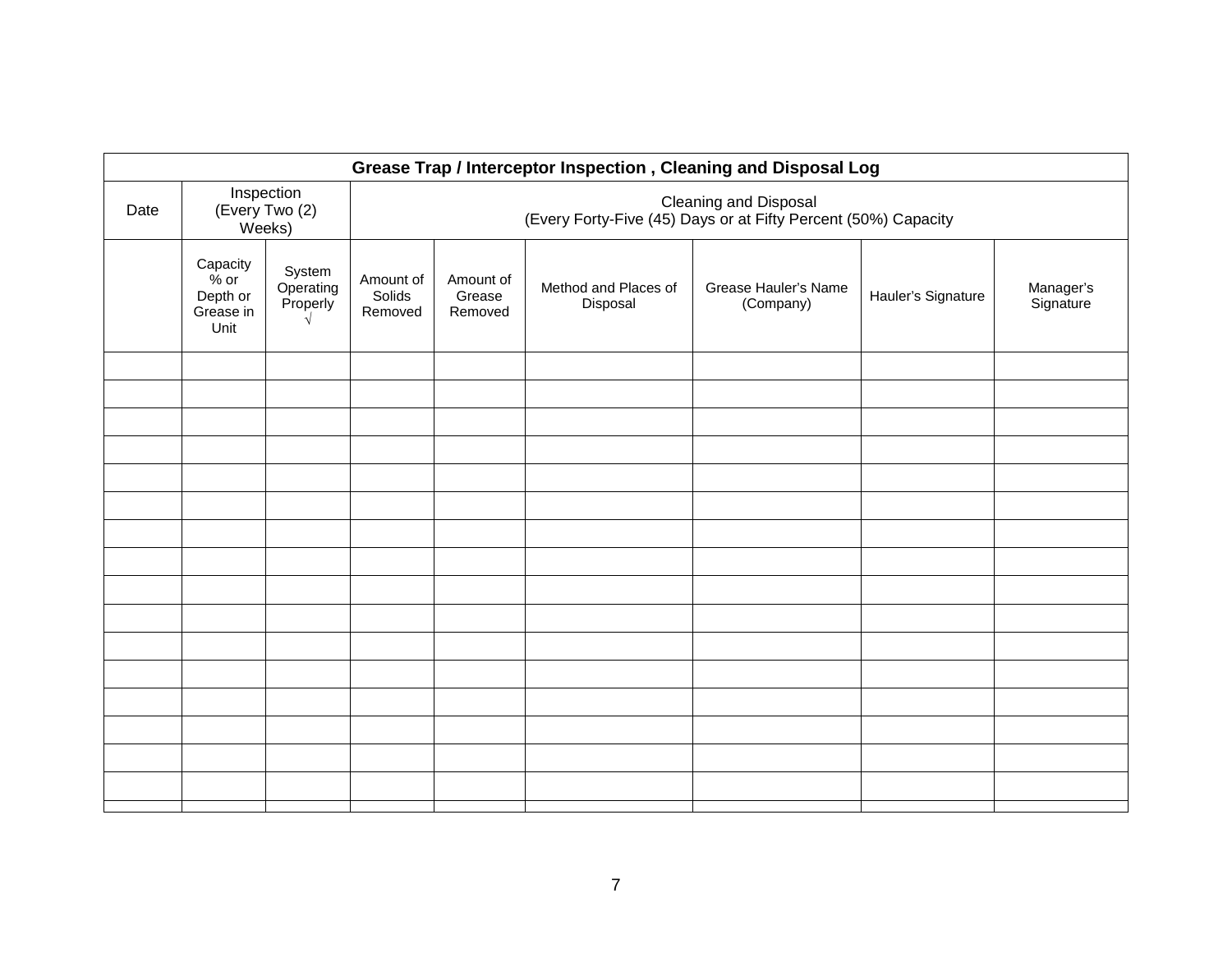# **Sizing of Inside the Building Grease Traps**

Currently, no industry wide sizing standard has been adopted. Various manufacturers approach sizing differently. This information illustrates one (1) particular manufacturer's recommended sizing calculations.

## **Sizing for Single Fixture: Inside the Building Grease Trap Applications**

Grease traps are sized according to the rate of incoming flow, in gallons per minute (GPM). Associated with the incoming flow rate is the grease trap capacity. The rated capacity, in lbs., is listed at twice the flow rate in GPM. For example, a 10 GPM grease trap has a rated capacity of 20 lbs. Interior grease traps do not include "Detention Time" in their sizing calculations.

#### General Procedure:

To determine the flow rate of each sink:

1. Calculate the capacity of the sink in cubic inches:

 $(L$ ength) x  $(Width)$  x  $(D$ epth) =  $Cu$ . In.

2. Convert the capacity from cubic inches to gallons per minute (GPM):

Cu. In. x 231 Cu. In. / Gal.  $=$  GPM.

- 3. Adjust for displacement:  $GPM \times 0.75 =$  GPM.
- 4. Result is the flow rate required to drain the sink in one (1) minute.

## Example:

Three (3) compartment pot sink each compartment 12" x 12" x 15".

- 1.  $12"$  x 12" x 15" = 2160 Cu. In. x 3 Comp. = 6480 Cu. In.
- 2. 6480 Cu. In.  $\div$  231 Cu. In. / Gal. = 28 GPM.
- 3.  $28$  GPM x 0.75 = 21 GPM.

A 20 GPM grease trap would permit the sink to drain in slightly more than one (1) minute.

\*Discharge from spray hoods is determined by the flow rate of the hood.

Grease Traps shall not exceed a flow rate of 35 GPM. Grease Interceptors shall be used when flow rate exceeds 35 GPM.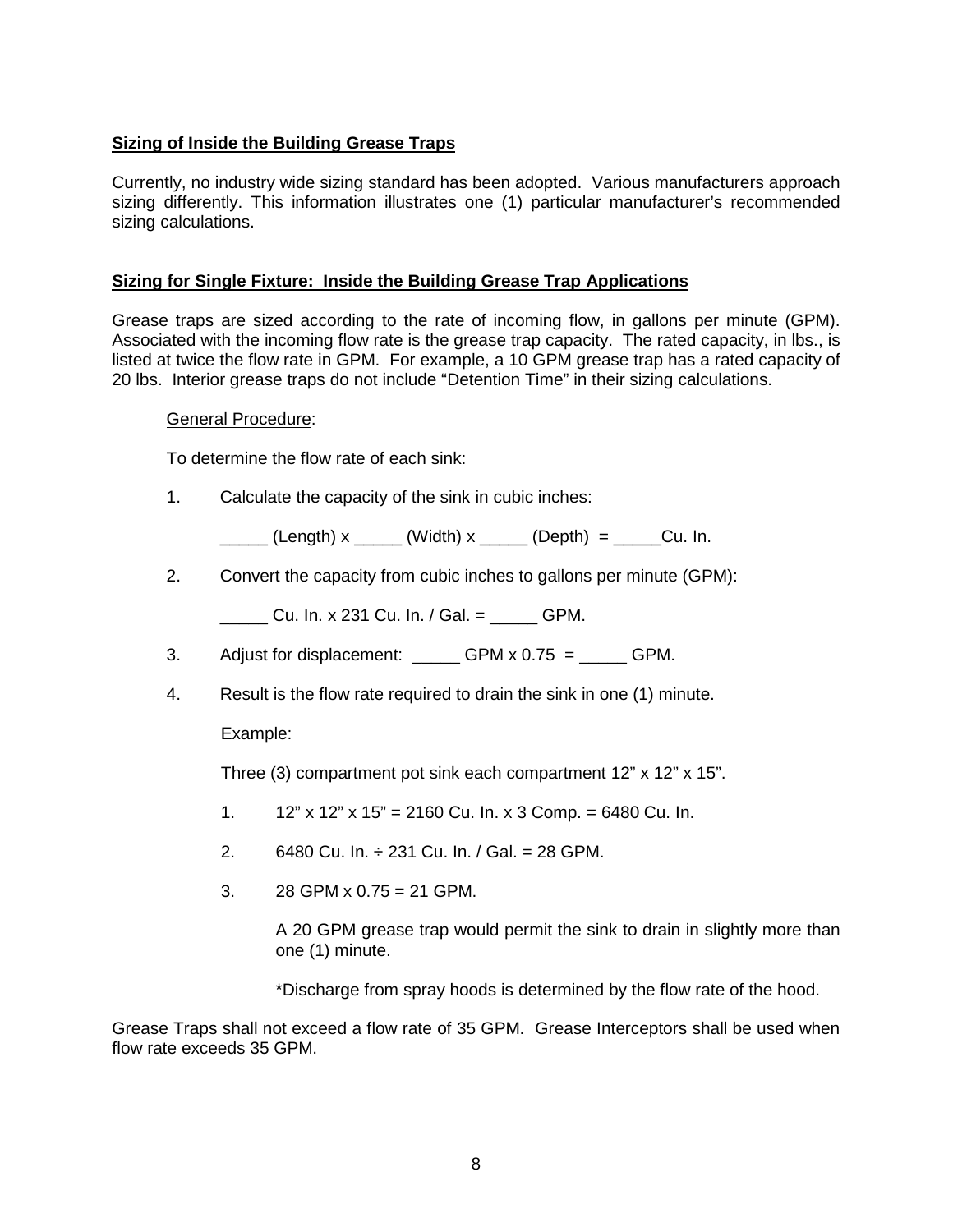# **Sizing for Multiple Fixtures: Inside the Building Grease Traps**

- 1. Determine the flow rate for each fixture to be serviced by the grease trap.
- 2. Add together 100% of the largest flow rate, 50% of the second largest, and 25% of all others.
- 3. Result is the recommended flow rate of the grease trap.

### Example:

| 1. | Fixture A: 35 GPM Flow Rate |     |         |
|----|-----------------------------|-----|---------|
|    | Fixture B: 26 GPM Flow Rate |     |         |
|    | Fixture C: 18 GPM Flow Rate |     |         |
|    | Fixture D: 12 GPM Flow Rate |     |         |
| 2. | 35 GPM (A) x 100%           | $=$ | 35 GPM  |
|    | 26 GPM (B) x 50%            | $=$ | 13 GPM  |
|    | 30 GPM (C + D) x 25%        |     | 7.5 GPM |
|    |                             |     |         |

Total Flow Rate  $=$  55.5 GPM

In this case a 50 GPM outside grease interceptor is recommended for this installation.

# **Typical Configurations**



- C.T.M.A. requires a minimum 22.5 GPM interior grease trap.
- + Automatic dishwashers must by-pass interior grease traps.
- ++ Food waste grinders, disposals and potato peelers must be connected to a solids interceptor then go to the sanitary sewer in this type of installation.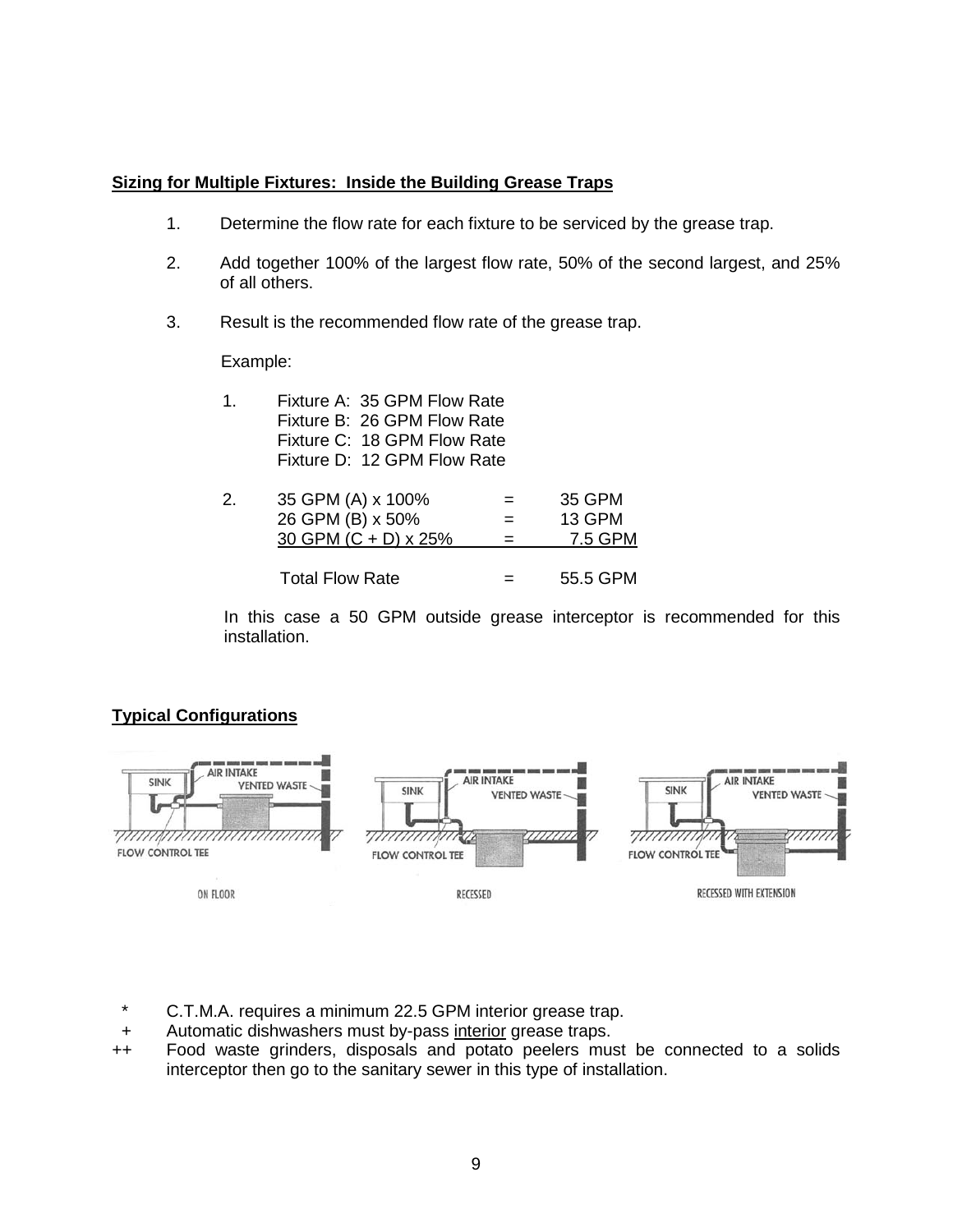## **Sizing of Outside the Building Grease Interceptors**

### **Example No. 1**

Use this chart to size exterior grease interceptors that will serve multiple fixtures. Use the sizing calculation to select the grease interceptor when the interceptor is not more than four (4) feet (vertically) below the fixtures being served. Use the next size larger (grease interceptor) than the calculation indicates, when the interceptor is more than four (4) feet below the equipment being served. Never install a grease interceptor smaller than the calculation indicates.

#### Description of Installation

A grease interceptor installed to receive wastes from multiple fixtures including: one (1) dish washing machine (floor sink), a grease extracting ventilation hood, one (1) tilt kettle floor trough, one (1) mop sink, a three (3) compartment pot sink, one (1) pre-rinse sink with garbage disposal, and four (4) floor drains. No solids interceptor is required. Use, a twenty-four (24) minute retention time period. The following examples are based on two (2) different manufacture's requirements.

| Manufacture #1                             |                                                                                                                                        |  |  |  |  |  |
|--------------------------------------------|----------------------------------------------------------------------------------------------------------------------------------------|--|--|--|--|--|
| Step1 - Determine the Hydraulic Loading of |                                                                                                                                        |  |  |  |  |  |
| Each Fixture, in Fixture Units (FU)        |                                                                                                                                        |  |  |  |  |  |
| 1.                                         | Dishwasher receptor (floor sink) with 4"                                                                                               |  |  |  |  |  |
| 2.                                         | trap and trap $arm = 8$ FU<br>Grease exacting ventilation hood receptor<br>$(2"$ floor sink) = 3 FU                                    |  |  |  |  |  |
| 3.                                         | Tilt kettle trough (minimum 2" trap and<br>trap $arm$ ) = 4 FU. Mop $sink = 3 FU$                                                      |  |  |  |  |  |
| 4.                                         | Three (3) compartment (commercial<br>$sink$ ) = 3 FU                                                                                   |  |  |  |  |  |
| 5.                                         | Pre-rinse sink with garbage disposal<br>$(2"$ trap and trap arm) = 4 FU                                                                |  |  |  |  |  |
| 6.                                         | Four (4) floor drains $x$ 2 FU each = 8 FU                                                                                             |  |  |  |  |  |
|                                            | Step 2 - Establish the Total Hydraulic Loading<br>on the Interceptor in Fixture Units                                                  |  |  |  |  |  |
|                                            | 8FU + 3FU + 4FU + 3FU + 4 FU + 8FU =<br>30 Fixture Units                                                                               |  |  |  |  |  |
|                                            | Step 3 - Determine the Minimum Size<br>Interceptor Required in Gallons                                                                 |  |  |  |  |  |
|                                            | The twenty-four (24) minute retention<br>time applies to all fixtures even though<br>all fixtures may not discharge<br>simultaneously. |  |  |  |  |  |
|                                            | 30 (FU) x 3 (GPM) x 24 (Minutes)<br>Retention Time = 2,160 Gallons                                                                     |  |  |  |  |  |
| Solution                                   |                                                                                                                                        |  |  |  |  |  |
|                                            | Choose the next larger available size<br>three (3) compartment interceptor<br>(i.e. 2,500 or 3,000 gallon capacity).                   |  |  |  |  |  |

Manufacture #2

| Step1 – Determine the Hydraulic Loading of<br>Each Fixture, in Fixture Units (FU) |                                                                                       | Kind of Fixture           | Trap and Arm Size   | <b>Fixture Units</b> |
|-----------------------------------------------------------------------------------|---------------------------------------------------------------------------------------|---------------------------|---------------------|----------------------|
|                                                                                   |                                                                                       |                           |                     |                      |
| 1.                                                                                | Dishwasher receptor (floor sink) with 4"<br>trap and trap $arm = 8 FU$                | 3 Compartment Sink        | $1 - 1/2$ ", $2$ "  | 3,4                  |
| 2.                                                                                | Grease exacting ventilation hood receptor<br>$(2"$ floor sink) = 3 FU                 | 2 Compartment Sink        | $1 - 1/2"$          | $\mathcal{P}$        |
| 3.                                                                                | Tilt kettle trough (minimum 2" trap and<br>trap $arm$ ) = 4 FU. Mop $sink = 3$ FU     | <b>Dishwasher</b>         | 2"                  | 4                    |
| 4.                                                                                | Three (3) compartment (commercial<br>$sink$ ) = 3 FU                                  | Garbage Grinder           | $1 - 1/2"$          | 2                    |
| 5.                                                                                | Pre-rinse sink with garbage disposal<br>$(2"$ trap and trap arm) = 4 FU               | Wok Stove                 | 2"                  | 4                    |
| 6.                                                                                | Four (4) floor drains $x$ 2 FU each = 8 FU                                            | Hand Sink                 |                     | 0                    |
|                                                                                   | Step 2 - Establish the Total Hydraulic Loading<br>on the Interceptor in Fixture Units | Mop Sink                  |                     | $\Omega$             |
|                                                                                   | $8FU + 3FU + 4FU + 3FU + 4 FU + 8FU =$                                                | Floor Drains (2", 3", 4") | $2$ ", $3$ ", $4$ " | 2, 3, 4              |
|                                                                                   | 30 Fixture Units                                                                      | Floor Sinks (3", 4")      | 3", 4"              | 3,4                  |

Notes: Hand sinks and mop sinks are not required to be plumbed to the grease trap. For indirect waste systems where hub drains and floor sinks are used as receptors for dishwashers, 2- and 3-compartment sinks, etc., the fixture unit count shall be twice (2x) the floor sink or hub drain fixture unit count. In such cases, the fixture count of the indirect waste is not counted.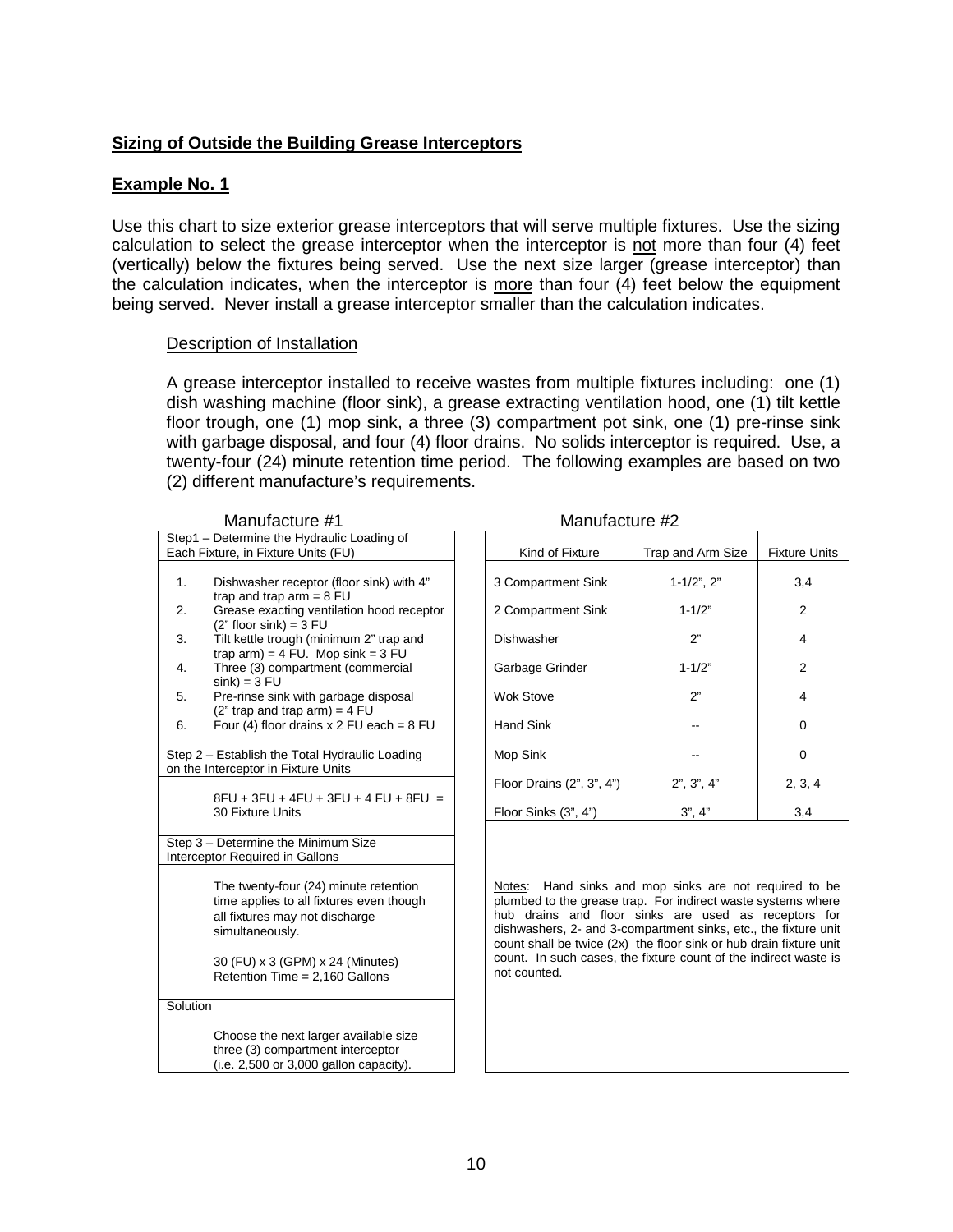# **Sizing of Outside the Building Grease Interceptors**

# **Example No. 2**

# The Uniform Plumbing Code Formula

| Follow these six (6) simple steps to determine grease interceptor size. |                                                            |                            |                            |           |             |             |  |
|-------------------------------------------------------------------------|------------------------------------------------------------|----------------------------|----------------------------|-----------|-------------|-------------|--|
|                                                                         | No. of Meals                                               |                            |                            |           | Calculated  |             |  |
|                                                                         | Per Peak                                                   | Waste Flow                 | Retention                  | Storage   | Interceptor | Grease      |  |
|                                                                         | Hours                                                      | Rate                       | Time                       | Factor    | Size        | Interceptor |  |
| Enter                                                                   |                                                            |                            |                            |           |             |             |  |
| Calculations>                                                           | $\mathsf{X}$                                               | $\overline{\phantom{a}}$ x | $\overline{\phantom{a}}$ x |           |             |             |  |
| Here                                                                    |                                                            |                            |                            |           |             |             |  |
|                                                                         | Step 1                                                     | Step 2                     | Step 3                     | Step 4    | Step 5      | Step 6      |  |
|                                                                         | Number of Meals per Peak Hour (Recommended Formula):       |                            |                            |           | Notes:      |             |  |
|                                                                         | Seating                                                    |                            | Meals per                  |           |             |             |  |
|                                                                         | Capacity                                                   | Meal Factor                | Peak Hour                  |           |             |             |  |
|                                                                         | $\overline{\phantom{a}}$ x                                 |                            |                            |           |             |             |  |
|                                                                         |                                                            |                            |                            |           |             |             |  |
| 1                                                                       | <b>Establishment Type:</b>                                 |                            | <b>Meal Factor</b>         |           |             |             |  |
|                                                                         | Fast Food (45 min.)                                        |                            | 1.33                       |           |             |             |  |
|                                                                         | Restaurant (60 min.)                                       |                            | 1.00                       |           |             |             |  |
|                                                                         | Leisure Dining (90 min.)                                   |                            | 0.67                       |           |             |             |  |
|                                                                         | Dinner Club (120 min.)                                     |                            | 0.50                       |           |             |             |  |
|                                                                         | <b>Waste Flow Rate:</b>                                    |                            |                            |           | Notes:      |             |  |
|                                                                         | <b>Condition</b>                                           |                            | <b>Flow Rate</b>           |           |             |             |  |
| $\overline{2}$                                                          | With a Dishwashing Machine                                 |                            |                            | 6 Gallons |             |             |  |
|                                                                         | Without a Dishwashing Machine                              |                            | 5 Gallons                  |           |             |             |  |
|                                                                         | Single Service Kitchen                                     |                            |                            | 2 Gallons |             |             |  |
| Food Waste Disposer Only                                                |                                                            |                            | 1 Gallon                   |           |             |             |  |
|                                                                         | <b>Retention Time</b>                                      |                            |                            |           | Notes:      |             |  |
|                                                                         | <b>Commercial Kitchen Waste</b>                            |                            |                            |           |             |             |  |
| 3                                                                       | 2.5 Hours<br>Dishwasher                                    |                            |                            |           |             |             |  |
|                                                                         | Single Service Kitchen                                     |                            |                            |           |             |             |  |
|                                                                         | Single Serving                                             |                            | 1.5 Hours                  |           | Notes:      |             |  |
|                                                                         | <b>Storage Factor</b><br>Kitchen Type - Commercial         |                            | <b>Storage Factor</b>      |           |             |             |  |
|                                                                         | Hours of Operation                                         |                            |                            |           |             |             |  |
|                                                                         | 8 Hours                                                    |                            | 1.00                       |           |             |             |  |
| 4                                                                       | 12 Hours                                                   |                            | 1.50                       |           |             |             |  |
|                                                                         | 16 Hours                                                   |                            | 2.00                       |           |             |             |  |
|                                                                         | 24 Hours                                                   |                            | 3.00                       |           |             |             |  |
|                                                                         | Single Service Kitchen                                     |                            | 1.50                       |           |             |             |  |
|                                                                         | <b>Calculate Liquid Capacity</b>                           |                            | Notes:                     |           |             |             |  |
|                                                                         | Multiply the values obtained from Step 1, 2, 3 and 4. The  |                            |                            |           |             |             |  |
| 5                                                                       | result is the approximate grease interceptor size for this |                            |                            |           |             |             |  |
|                                                                         | application.                                               |                            |                            |           |             |             |  |
|                                                                         | <b>Select Grease Interceptor</b>                           |                            |                            |           | Notes:      |             |  |
|                                                                         | Using the approximate required liquid capacity from Step   |                            |                            |           |             |             |  |
| 6                                                                       | 5, select an appropriate size as recommended by the        |                            |                            |           |             |             |  |
|                                                                         | manufacturer.                                              |                            |                            |           |             |             |  |